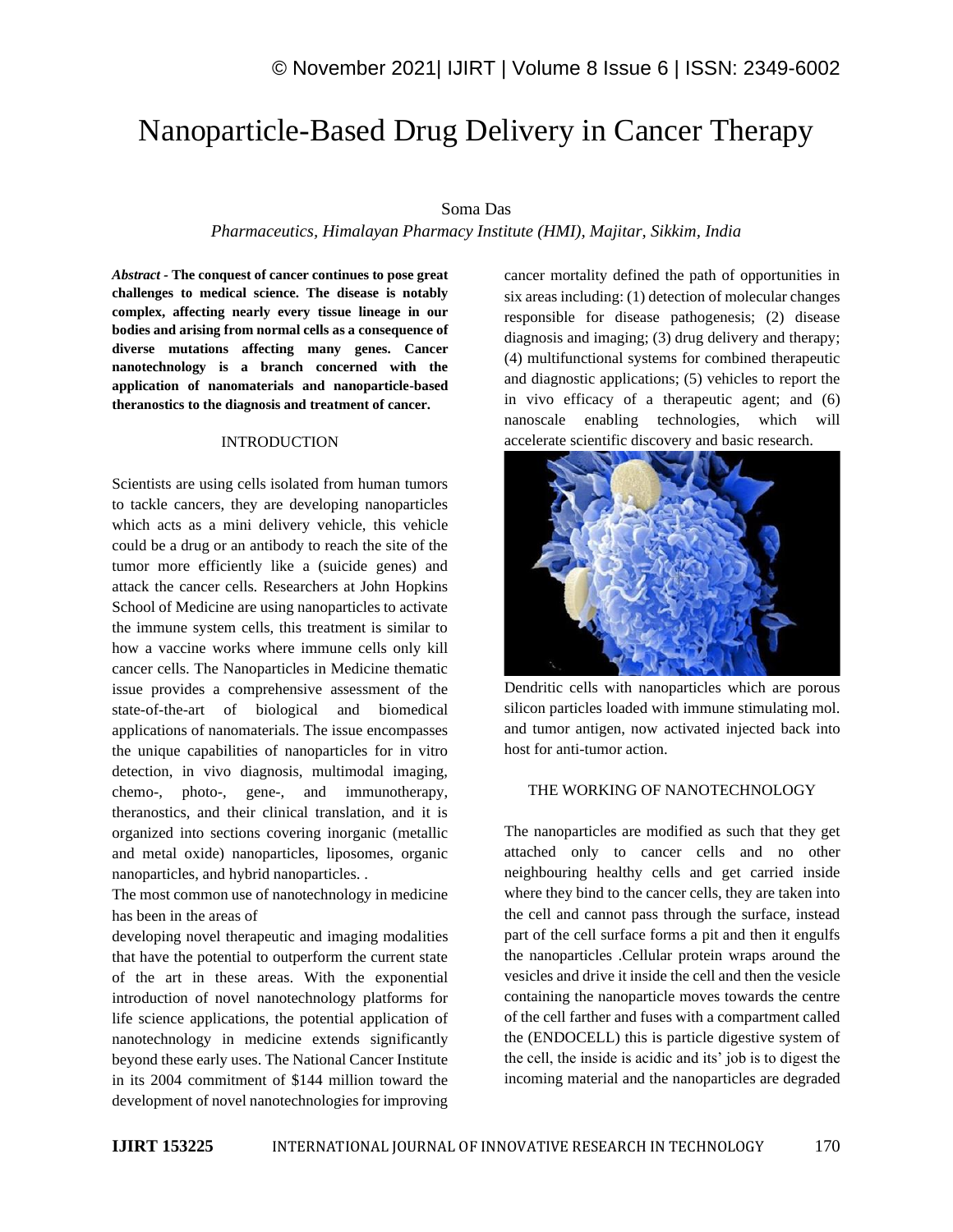inside releasing drug into the cell, the drug then can kill the cancer cell.



## EARLY DETECTION AND DIAGNOSIS

For cancer, nanodevices are being investigated for the capture of blood borne biomarkers, shed exosomes. Nano-enabled sensors are capable of high sensitivity, specificity and multiplexed measurements. Next generation devices couple capture with genetic analysis to further elucidate a patient's cancer and potential treatments and disease course. Already clinically established as contrast agents for anatomical structure, nanoparticles are being developed to act as molecular imaging agents, reporting on the presence of cancer-relevant genetic mutations or the functional characteristics of tumor cells. This information can be used to choose a treatment course or alter a therapeutic plan. Bioactivatable nanoparticles that change properties in response to factors or processes within the body act as dynamic reporters of in vivo states and can provide both spatial and temporal information on disease progression and therapeutic response

# TREATMENT AND THERAPY

Research on nanotechnology cancer therapy extends beyond drug delivery into the creation of new therapeutics available only through use of nanomaterial properties. Although small compared to cells, nanoparticles are large enough to encapsulate many small molecule compounds, which can be of multiple types. At the same time, the relatively large surface area of nanoparticle can be functionalized with ligands, including small molecules, DNA or RNA strands, peptides, aptamers or antibodies. These ligands can be used for therapeutic effect or to direct nanoparticle fate in vivo. These properties enable combination drug delivery, multi-modality treatment and combined therapeutic and diagnostic, known as "theranostic," action. The physical properties of nanoparticles, such as energy absorption and reradiation, can also be used to disrupt diseased tissue, as in laser ablation and hyperthermia applications.

## CURRENT NANOTECHNOLOGY TREATMENTS

The use of nanotechnology for diagnosis and treatment of cancer is largely still in the development phase. The application of nanotechnology to medicine includes the use of precisely engineered materials to develop novel therapies and devices that may reduce toxicity as well as enhance the efficacy and delivery of treatments. As a result, the application of nanotechnology to cancer can lead to many advances in the prevention, detection, and treatment of cancer. The first nanotechnology-based cancer drugs have passed regulatory scrutiny and are already on the market including Doxil® and Abraxane®.

In recent years, the U.S. Food and Drug Administration (FDA) has approved numerous Investigational New Drug (IND) applications for nano-formulations, enabling clinical trials for breast, gynecological, solid tumor, lung, mesenchymal tissue, lymphoma, central nervous system and genito-urinary cancer treatments.

## APPROVED CANCER DRUG THERAPIES BASED ON NANOTECHNOLOGY

| Trade name     | Compound                             | Nanocarrier                 |
|----------------|--------------------------------------|-----------------------------|
| Abraxane       | Paclitaxel                           | Albumin bound paclitaxel    |
| DaunoXome      | daunorubicin                         | Pegylated Liposome          |
| Doxil          | doxorubicin                          | Pegylated Liposome          |
| Bexxar         | anti-CD20 conjugated to idodine131   | Radioimmunoconjugate        |
| Zevalin        | anti CD 20 conjugated to yittrium-90 | Radioimmunoconjugate        |
| <b>Zeladex</b> | goserelin acetate                    | Polymer rods                |
| Myoset         | doxorubicin                          | Non-pegylated liposome      |
| Oncasper       | PEG-L-asparaginase                   | Polymer-protein conjugate   |
| Ontak          | IL-2 fused to diphtheria toxin       | Immuno toxin fusion protein |
| <b>SMANCS</b>  | Zinostatin                           | polymer protein conjugate   |

### CHALLENGES IN NANO DRUG DELIVERY